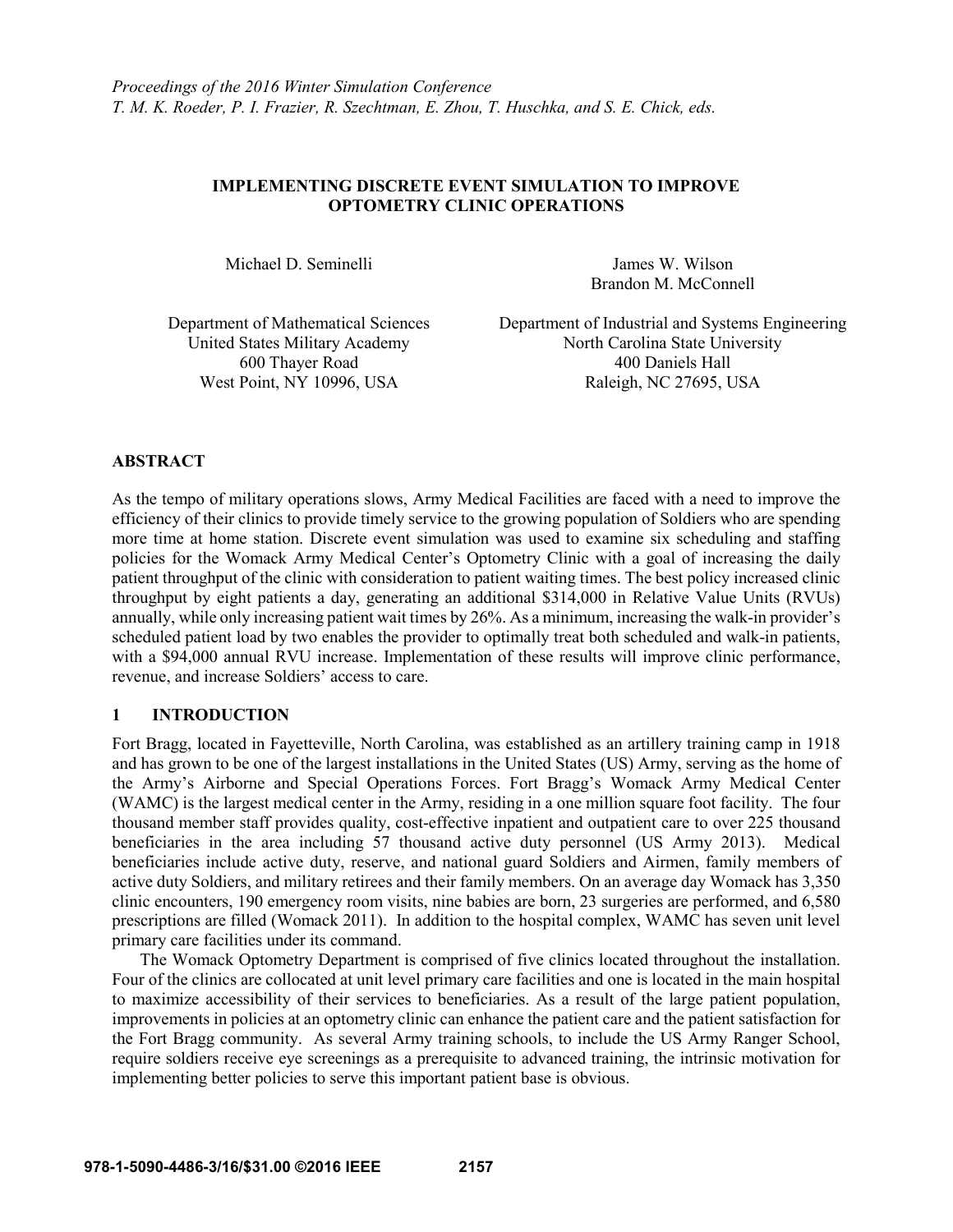This research tests six provider scheduling policies to increase patient throughput and therefore clinic revenue. The results of this research show that an increase of eight scheduled patients per day will yield a 17% increase in revenue (\$314,000 increase per year) for the clinic with less than a 20-minute increase to the total time a patient stays in the clinic. Additionally, the research identified an increase of two scheduled patients per day for the walk-in provider yields a \$94,000 annual increase in clinic revenue with no impact to patient time in the system.

## **2 LITERATURE REVIEW**

As healthcare facilities strive to provide timely patient care, they turn to the scheduling and optimization techniques employed by Industrial and Systems engineers and Operations Research professionals. When faced with large and complex healthcare systems, engineers will enlist the aid of simulation to conduct analysis and test proposed changes. A discrete event simulation is a representative model that incorporates variability and uncertainty into the system processes. The simulation views the facility as a dynamic system where discrete events such as patient arrival, treatment time, and laboratory processing times are measurable, finite, and occur in a prescribed sequence, (Villamizar 1997). This flow is similar to jobs moving through a manufacturing facility where a job routed to a process station cannot be worked on until the preceding job has completed the process at the station.

A discrete event simulation uses defined probability distributions such as exponential or beta to account for the variation in the processing time a patient experiences at each station in the clinic, (Villamizar et al. 1997). The probability distributions are determined through a combination of direct observation of patient flow, clinic records, and staff input on averages processing times. The distributions are evaluated in the simulation and results are compared to actual clinic performance in order to validate the overall model.

A discrete event simulation can be formulated to model a diverse array of entity types, who use a range of different services, and then provide analysis as entities move through a complex network of processes. This technique of modeling different entity types can be easily applied to patients who arrive to a clinic which provides a diverse range of services; which is the case in larger healthcare facilities. In a study of a mammography clinic, (Coelli et al. 2007) utilized this method in a simulation model which tracked the travel times of both patients and their radiological films throughout the clinic system. The patients and films only shared a couple of common processes before traveling in different directions through the system. The simulation was ultimately able to identify optimal resource-provider ratios to minimize patient wait times.

Healthcare facilities also have well-defined locations for reception, patient waiting, screening, and treatment to occur which is directly adaptable to the model construction. In study of a physiotherapy clinic, the stochastic and non-linear construct of the discrete event model enabled (Villamizar et al. 1997) to identify a decrease in clinic efficiency despite an increase in the total number of providers due to competition over limited resources.

The dynamic environment of an emergency department (ED), and requirement to rapidly provide for lifesaving care showcases the advantages of utilizing discrete event simulation to test system processes and performance against various scenarios, including mass casualty events such as multi-car accidents. While most healthcare simulations focus on patient wait time and length of stay in the facility, the study by (Abo-Hamad and Arisha 2013) of an ED in North Dublin included analysis of additional key performance indicators such as provider utilization and productivity. (Lal, Roh, and Huschka 2015) used simulation to test provider scheduling policies minimize the impact of patient wait time. The addition of these performance indicators highlights impacts on the clinical staff and administration; expanding the simulation formulation from a purely patient focused approach.

Simulations are similarly employed to assess the potential impact of costly facility upgrades to the efficiency of the system before they are implemented. In the study of an ED by (Ahmed and Alkamis 2009), a discrete event simulation determined the optimal staffing ratios (doctors, nurses, lab technicians) which maximized patient throughput while reducing wait times. The new policy achieved a 28% increase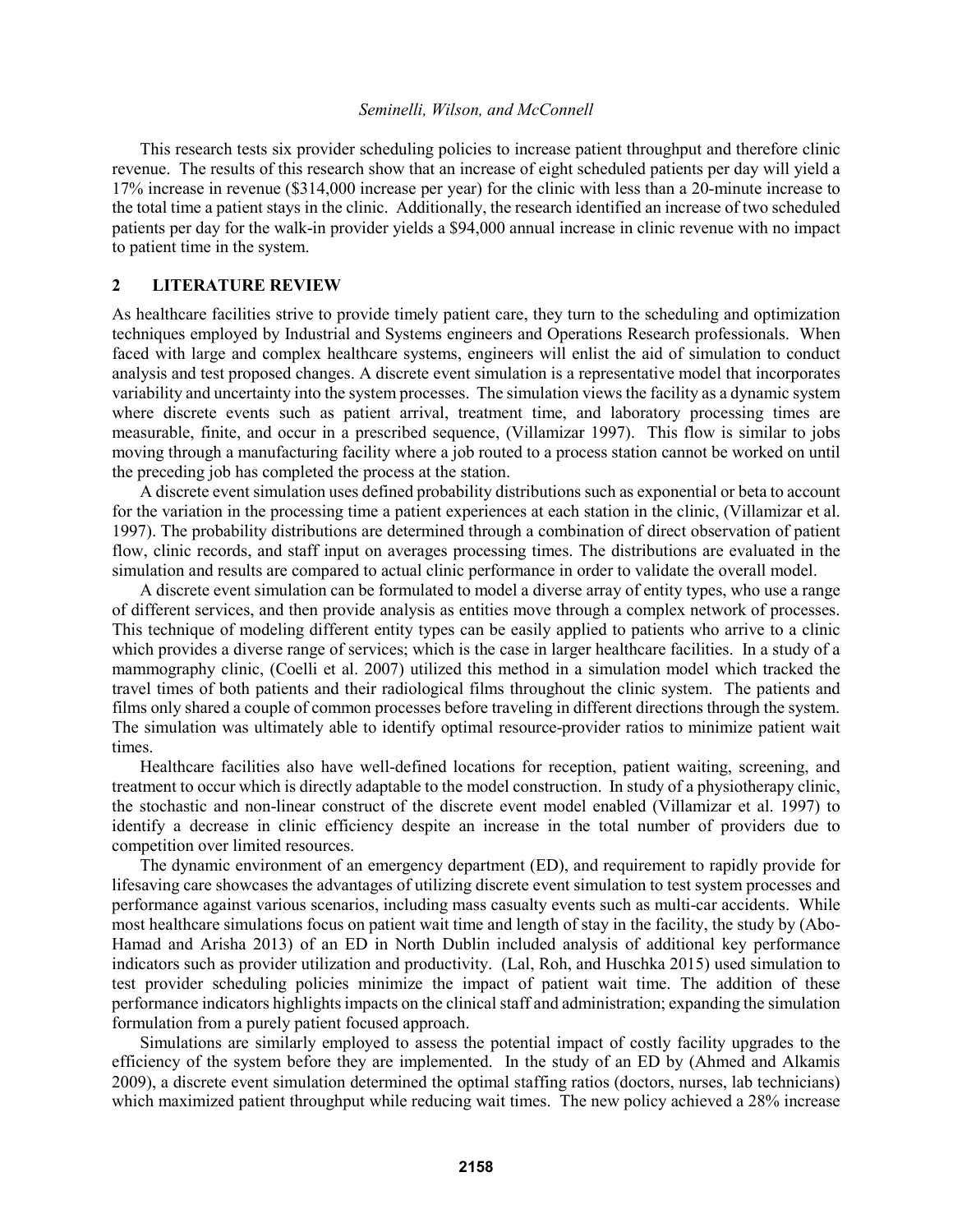in throughput and 40% reduction in wait times while working with existing resources. (Margareidge 2015) applied simulation results to recommend policy changes regarding military healthcare facility design, development, and management. Results and analysis from discrete event simulations provide clinic leadership with vital insight useful in their decision analysis process.

Healthcare systems modeled with discrete event simulations focus on either walk-in patients, modeled exponentially as in (Ahmed and Alkamis 2009) and (Robinson and Chen 2003), or in the case of (Coelli et al. 2007) patients with scheduled appointments. (Walker et al. 2015) explored a multispecialty clinic with multiple providers by developing a patient appointment scheduling integer program to handle both scheduled and walk-in patients. The paper focused on minimizing system congestion at the front desk while assessing the comparative impact of new and existing patients.

In this research, the discrete event simulation of the optometry clinic will implement a mixture of entity types which arrive to the clinic based on determined probability distributions or specific schedules. A unique aspect of this study is the simulation of both scheduled and stochastic patient arrivals seeking appointments with the walk-in optometrist resource. This clinic presents similar patient-provider scheduling complexities as the healthcare systems discussed by (Gupta and Denton 2008). The clinic leadership is faced with the challenge of ensuring they have an optometrist available to treat acute care walk-in patients while maximizing the effectiveness of the provider. The simulation allows the decision makers to identify the risks and rewards for different patient appointment schedules and determine an optimal course of action.

## **3 PROBLEM DESCRIPTION**

## **3.1 Description of Clinic Processes**

In a recent change, the Army Medical Department now considers optometry services as primary care. Patients schedule routine eye exams on their own without the need for a primary care provider (Family Practice Doctor, Pediatrician, Physician's Assistant) to submit a referral. This opened and streamlined access of the clinic's services to the population of beneficiaries. Although a web-based appointment system exists, accessibility limitations result in patients scheduling optometry appointments up to three weeks out by contacting the hospital appointment call center.

The clinic has three full-time staff optometrists and an optometry resident focusing on fitting specialty hard contact lenses and treating acute care "walk-in" patients. The clinic is also staffed with four optometry technicians (one military, three civilian) and a Medical Support Assistant (MSA). One of the civilian technicians is assigned to fitting and processing eye glass orders but will occasionally see patients. The clinic MSA operates the clinic reception desk and manages the clinic appointment schedule.

The providers typically follow a constant schedule unless they will be unavailable due to planned leave or training commitments. Optometrists are directed to schedule twelve 30-minute eye wellness exams and two 15-minute follow-up appointments each day. The optometry technicians do not have scheduled appointments and are not assigned to support specific providers. They screen patients as they arrive and internally manage the division of labor.

The optometry clinic opens at 0730 during week days and scheduled appointments start at 0745. The clinic closes for lunch from 1130 to 1230. The MSA and the technicians take their lunch breaks during that time window. The optometrists have a delayed lunch break, from 1200 to 1300, so they are available to treat patients who entered the clinic prior to 1130. If a patient is in the interior waiting area, the staff will finish treating them before taking a shortened lunch break. The reception desk stops receiving patients at 1530 and the clinic closes at 1600, or until the last patient departs. The figure below depicts the layout of the WAMC optometry clinic which contains eight exam rooms, three screening rooms, an eyeglass ordering lab, and two rooms with specialty imaging equipment.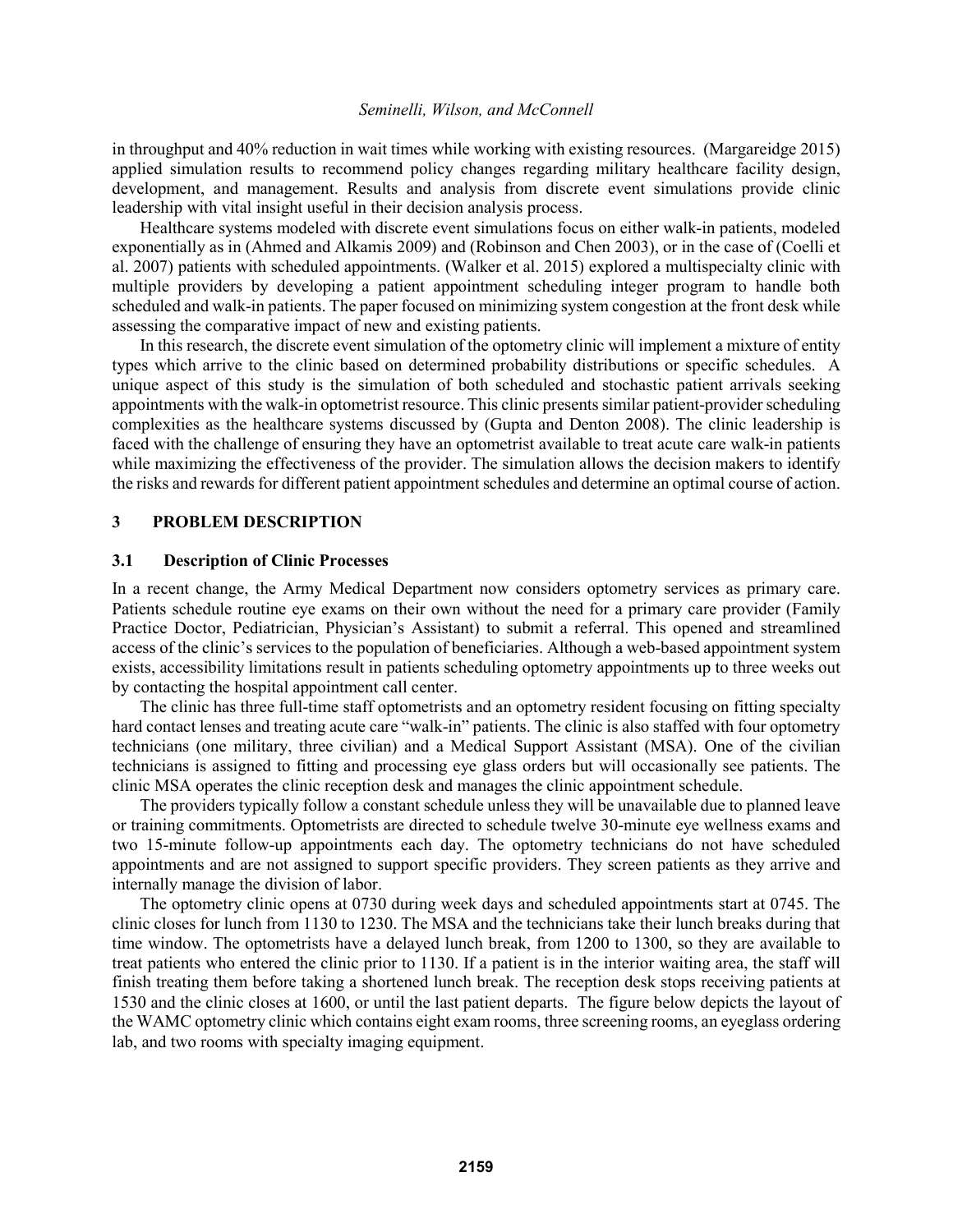

Figure 1: Diagram of Womack Army Medical Center optometry clinic.

Patients arrive to the clinic and check in with the MSA at the reception counter, where their current medications are screened and staff is notified of the arrival. The clinic receives scheduled patients for routine eye wellness exams and for appointment follow-ups. They also treat patients with acute care issues on a walk-in basis. In the mornings, the clinic technicians provide medical readiness screenings for Soldiers to fulfill a requirement of their annual physical exam which is tracked through the Medical Protection System (MEDPROS). The MEDPROS system provides unit leaders with the medical readiness and deployability status of the Soldiers under their command. Eye screening are also conducted in the afternoon for Soldiers applying to attend physically demanding training or technical programs such as Ranger school, flight school, or Special Forces assessment and selection. Additionally, the reception station receives a variety of visitors whose inquiries vary from requesting copies of eye glass prescriptions and scheduling appointments to seeking directions to other clinics in the hospital. These visitors typically depart the clinic after speaking with the receptionist but their presence impacts the wait time of the scheduled and walk-in patients waiting to receive clinical services.

Following check in, patients sit in the entrance waiting area until an optometry technician escorts them to a screening room. Scheduled patients with wellness exam appointments are asked about their medical history and receive a standard battery of testing which includes the eye pressure (air puff) test. They are then directed to the interior waiting area until the doctor is ready to see them. Patients with follow-up exams will have their health history verified and then directed to the waiting area. If the follow-up is for an eye dilation exam, the optometry tech will apply the dilation drops and the patient will sit in the waiting area for the drops to take effect prior to seeing the provider. Figure 2 provides a flowchart of patient movement through the clinic.



Figure 2: Patient movement through clinic.

The MEDPROS and Physical exam screenings are conducted by the optometry technician. Uncorrected and corrected vision is recorded, eye pressure tested, and some physical exams require tests for color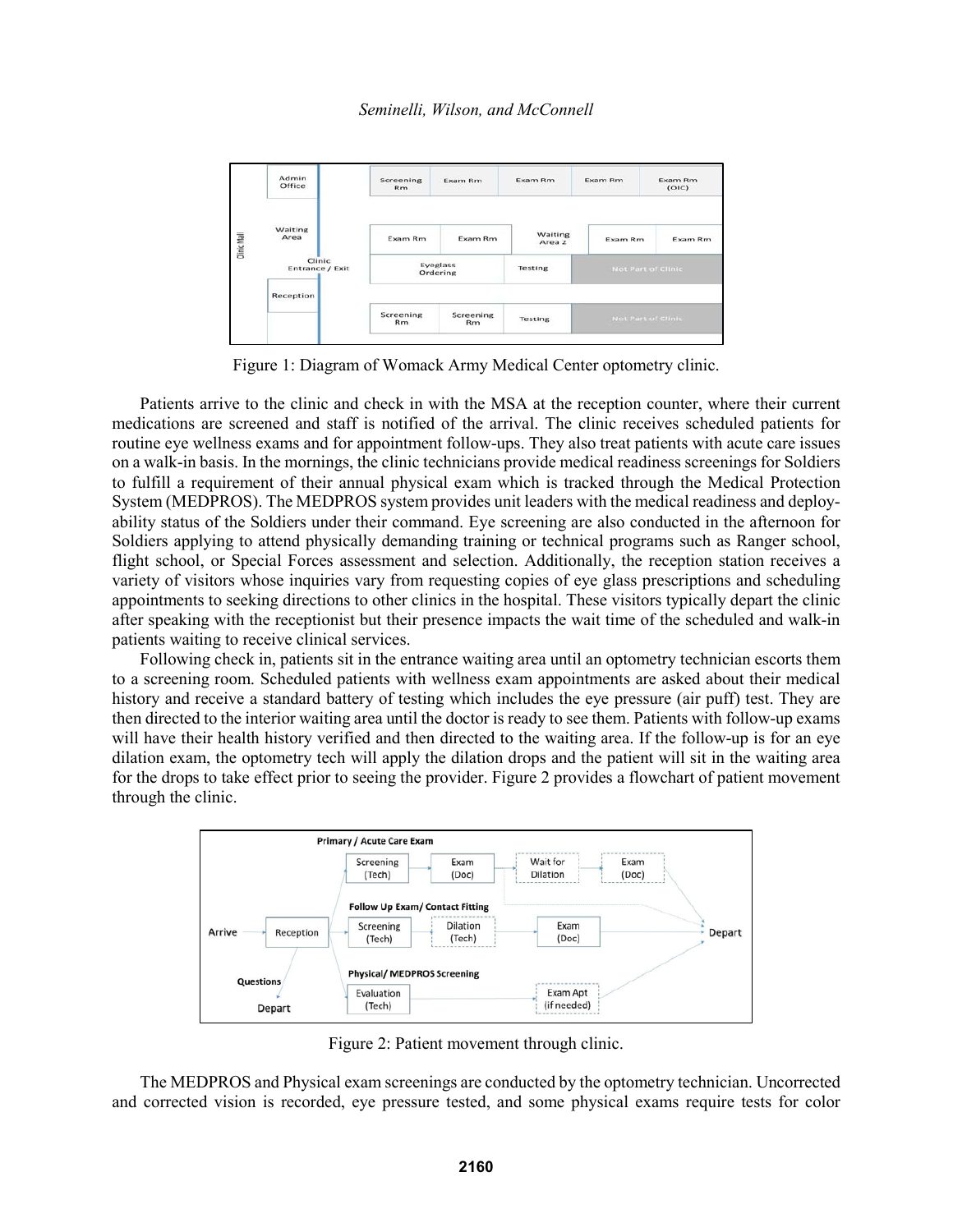blindness. If the technician identifies issues with the patients' vision, they are directed to schedule an appointment for an exam with a provider, otherwise, they depart the clinic. The physical exam and MEDPROS results are updated by the technician in the patient's digital medical record.

## **3.2 Relative Value Units**

The Military Health System (MHS) utilizes a system of Relative Value Units (RVU) to quantifiably assess provider performance. Each patient encounter, defined as a face-to-face interaction, is assessed a value based on the specific type of procedure or testing conducted. Follow-up appointments do not count as another encounter, but any new procedures conducted would be added to the total RVU of the encounter. If a patient has an eye wellness exam and returns to have their eyes dilated during a follow-up appointment, the follow-up is part of the same patient encounter but the encounter RVUs increase to account for the "cost" of the dilation procedure.

A per RVU value is applied to the total RVU for each encounter to generate a "billable" value of the services that were provided. Members of the armed services receive health care insurance through the MHS so the "billable" value is a comparative estimate of the cost a civilian provider would charge for the same service. MHS uses these values in budget planning and assessing the utility of the hospitals under its charge. Additionally, within a hospital, clinics and individual providers' RVUs are totaled and converted to equivalent values to assess productivity.

Under the standard operating guidelines for the Womack Optometry Department, each staff optometrist is directed to support a daily schedule of twelve wellness examinations and two follow-up examinations. The average RVU for all patient encounters in the Womack Optometry clinic was 4.74 from June 2013 to May 2014. During this time period, the providers averaged 162 encounters per month. The generic RVU rate of \$34.02 per RVU is applied to clinical services yielding an average equivalent value of \$26,100 per provider per month.

An improvement of one additional eye wellness exam each day to the scheduling process of the Optometry Clinic would increase the number of monthly encounters by 20. Expanding this value by 4.74 RVU per encounter and \$34.02 per RVU yields a monthly equivalent value increase of \$3,225 per provider. The addition of one appointment to the schedule has the potential for an eight percent increase in the provider's assessed productivity. A feasible scheduling policy which increases the number of patients served also needs to minimally impact the wait times experienced by patients in the clinic. This analysis will use increases to patient wait times as a metric to compare and assess the policies.

## **4 MODEL CONSTRUCTION AND EXPERIMENTAL DESIGN**

## **4.1 Clinic Arrivals**

The model of the Womack Optometry clinic was built using Rockwell Automation Technologies' Arena Simulation software, version 14.7. A logical, source code, model was built to generate key performance parameters to support statistical analysis of the system. The Arena simulation model uses six entity types to represent the flow of various patient types who enter into the clinic. Entities for patients who have a scheduled appointment (wellness exam or follow-up exam) are generated based on the planned appointment slots for their specific provider. The entities are then assigned a provider specific attribute to ensure each patient receives care from their scheduled optometrist.

Walk-in patients arrive to the clinic based on an exponentially distributed arrival rate with an average inter-arrival time between patients of 95.5 minutes. The simulation does not generate arrivals during the staff lunch hour between 1130 and 1230 since they would not be able to enter the clinic. Walk-in patients with non-emergent ailments will return to the clinic following the lunch time closure to see the on call provider.

The Optometry clinic conducts screening exams for military school physicals in the mornings and annual health assessments during the afternoons with average patient inter-arrival times of 89.6 minutes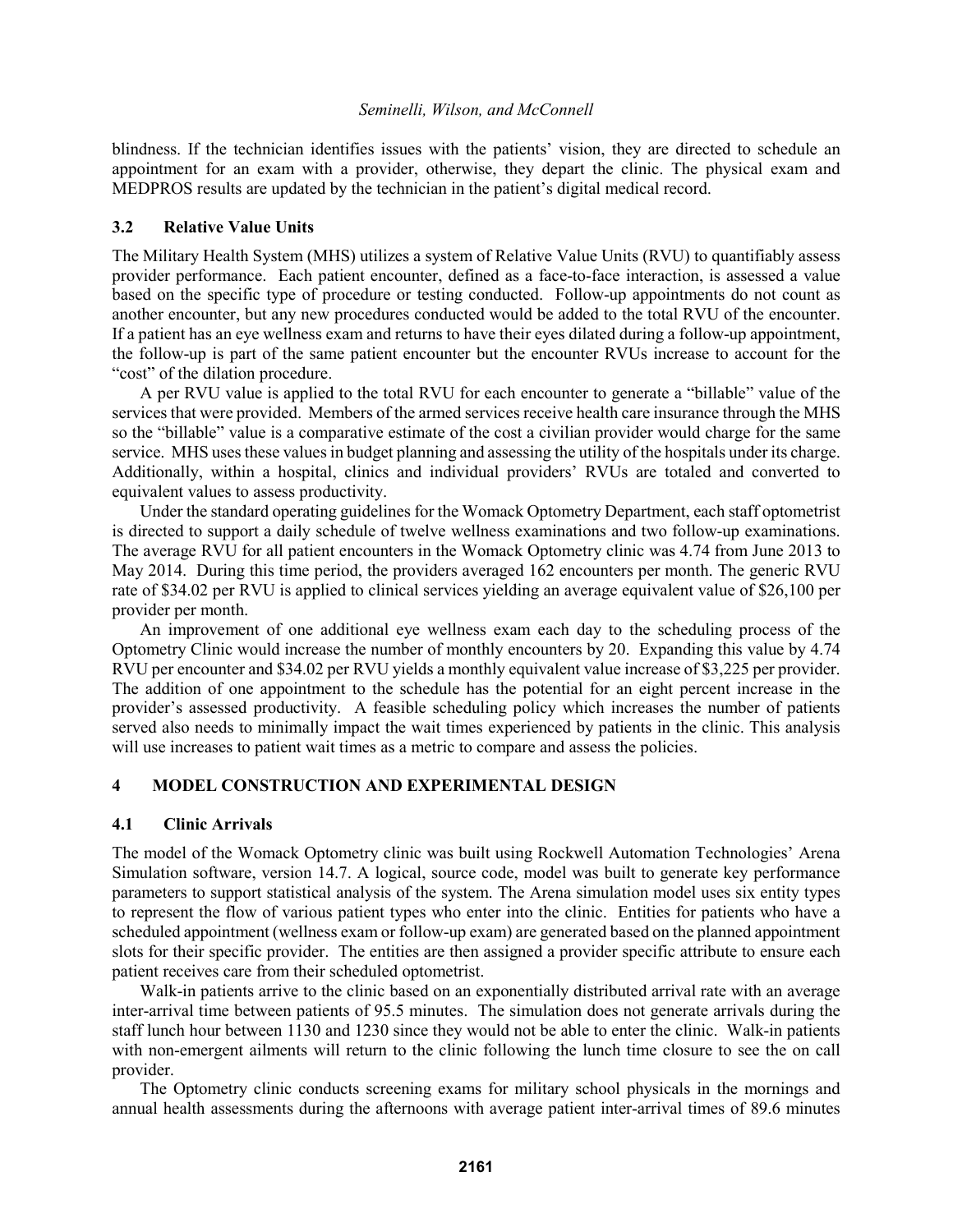and 95.4 minutes, respectively. Both of these entities are serviced by available optometry technicians and depart the clinic. People with questions for the receptionist arrive to the clinic on average every 16 minutes which follows an exponential distribution. These patients are serviced by the receptionist and then leave.

The model focuses on the performance of the clinic system and therefore assumes every scheduled appointment is filled by the patient. Allowing for patient cancellations will only reduce the load on the system and will not aid in our analysis. In addition, Fort Bragg leadership place a tremendous level of emphasis and have highly detailed oversight on appointment no-show rates; this stymies patient no-shows and motivates our patient arrival assumption. Patients are instructed by the hospital to arrive at least ten minutes prior to their scheduled appointment time. A patient who arrives to the reception queue significantly after their appointment time will be considered a missed appointment and rescheduled for a later date. Allowing for variance in arrivals, it is assumed patients will arrive no earlier than 18 minutes prior to their appointment and no later than five minutes after their scheduled appointment time.

## **4.2 Clinic Staff**

The Optometry clinic employs three types of staff members who are simulated as resources in the model. The MSA serves as the clinic's receptionist, charting when scheduled patients arrive, answering phone calls, and notifying the staff when walk-in patients arrive. The MSA also builds the weekly schedule of available appointments four weeks in the future based on projected provider availability. This task does not involve patient interaction and is prioritized lower than servicing patients and will therefore not be studied in this model. However, this task should be considered when analyzing resource utilization for the receptionist.

Optometry technicians assist optometrists by screening patients prior to exams and conducting routine tests such as eye pressure measurements. Technicians also conduct routine vision assessments for physical exams, administer dilation drops, and conduct instruction on the use and care of contact lenses. The clinic employs three technicians who, when idle, are able to service any patient after they have been checked in by the receptionist, giving priority to those with scheduled appointments.

The number of optometrists working in the Womack Optometry clinic varies based on residents, optometry student interns, and providers in administrative positions who will log limited clinical hours. This simulation model assumes the clinic has four full-time staff optometrists, one of whom serves as the on-call acute care (walk-in patient) provider. The clinic rotates the acute care duty so each provider serves this capacity one day a week and one provider (typically the resident) for two days. Regardless of the amount of available providers, there is always one optometrist on call when the clinic is open. The simulation lists each of the four doctors as a single resource. Patients with a scheduled appointment will call upon their assigned doctor for wellness exams, follow-up visits, and dilation exams. If a doctor administers dilation drops to a patient, while the drops take effect, he will see the next patient if they have arrived. The provider will prioritize evaluating a patient who is ready for a dilation exam over one who just arrived.

## **4.3 Model Development**

Model input values for patient arrivals and processes throughout the clinic were primarily based on data collected through direct observation of patient movement through the Optometry clinic. Service times for the clinical processes were recorded as patients departed the station. Patient wait times were also recorded at each of the queue locations for use in validating the simulation model. Inspection of digital medical records provided insight into the number of acute care (walk-in) patients, school physical and medical readiness screenings conducted, and even the probability of follow-up patients who receive dilation exams. Interviews with the clinic staff provided generalized parameters for processes that occurred less frequently or were unobserved, such as school physical exam screenings and technician dilation.

A "baseline" scenario where each staff optometrist is scheduled to see 12 wellness exam patients and two follow-up patients each day is assumed to create the model. The walk-in provider will be scheduled to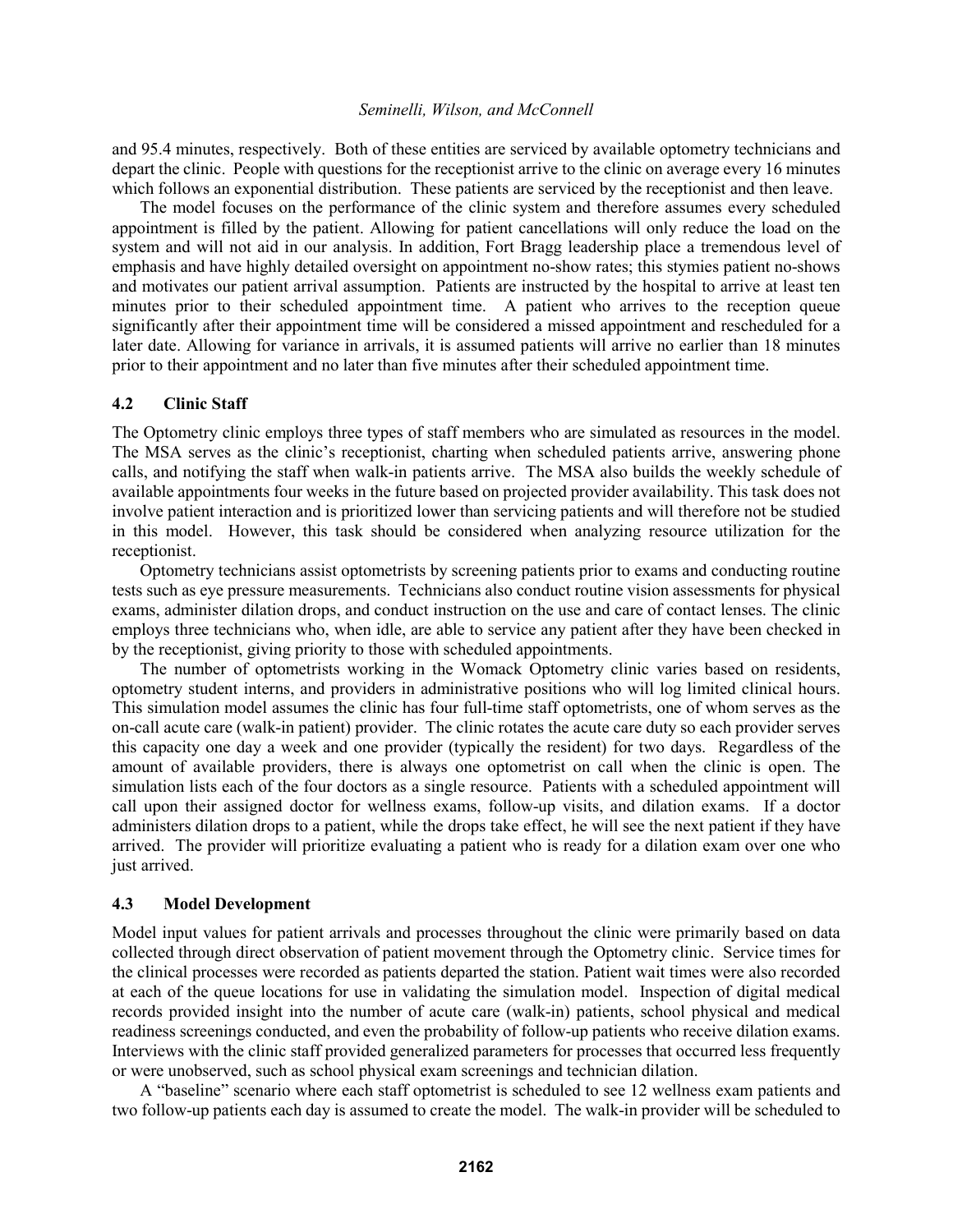see seven wellness exam patients and no follow-ups each day. Optometrist appointment times for the baseline model are listed in Table 1. The model simulates one work day for the clinic from 0730 to 1600 or until the last patient departs. Assuming 20 work days a month, the model was replicated for 60 iterations to simulate clinic averages over a three month period.

| <b>Appointment Type</b>                 | <b>Appointment Times</b>                                                 |  |  |
|-----------------------------------------|--------------------------------------------------------------------------|--|--|
| Follow-up (all 3 doctors)               | 0730, 1300                                                               |  |  |
| Wellness Exam (all 3 doctors)           | 0745, 0815, 0845, 0915, 0945, 1015, 1045, 1115<br>1315, 1345, 1415, 1445 |  |  |
| <b>Exams assigned to Walk-in Doctor</b> | 0800, 0900, 1000, 1100, 1300, 1400, 1500                                 |  |  |

Table 1: Baseline scenario appointment times.

#### **4.4 Validation**

The parameters measured in the "baseline" scenario are compared to the data collected in the actual system in order to validate the output of the model. The clinic stops receiving new patients at 1530 and closes as early as 1600 or until the last patient is completed, which is typically around 1630. The model results mirror these times with an average end of day time, estimated by a 95% confidence interval,  $1623 \pm 6$ minutes and a minimum value of 1550. No more than one patient per provider was observed waiting for an eye exam or dilation exam and the model output coincides. Table 2 below highlights some of the key measures used to validate the model and illustrates how closely the model matches the real system. Further analysis will be conducted by instituting changes to the baseline model whose results are inferred to be valid in practice.

| <b>Parameter</b>                             | <b>Model Output Value</b> | <b>Observed Value</b> |  |
|----------------------------------------------|---------------------------|-----------------------|--|
| End of Day [Expected, Minimum] (time)        | $1623 \pm 6^*$ , 1550     | 1630, 1600            |  |
| <b>Total Number of Scheduled Patients</b>    | 43 Wellness,              | 43 Wellness,          |  |
|                                              | 6 Follow-up               | 6 Follow-up           |  |
| Wait Time in Receptionist Queue (min)        | $0.246 \pm 0.06*$         | 0.54                  |  |
| Waiting Time for Exam (min)                  | $10.8 \pm 1.2^*$          | 9.8                   |  |
| Number of Walk-in Patients                   | $4.083 \pm 0.49*$         | 4.085                 |  |
| * 95% confidence interval for expected value |                           |                       |  |

Table 2: Validation of model parameters.

## **4.5 Experimental Design**

In this study, six separate alternative patient schedules were created to evaluate against the current (base) clinic policy, see Table 3. These alternative policies resulted from working groups conducted with the client and comprise policies the clinic determined to be feasible to implement. Policy A is the same as the base model except one of the three dedicated wellness exam doctors (Doctor C) has all of their appointments scheduled 15 minutes offset from the other two doctors; the adjusted wellness appointment times begin at 0800 and 1330 with the associated two follow-up appointments adjusted to 0745 and 1315. This policy tests the system to see if any efficiency can be gained through scheduling manipulation by offsetting some of the patient arrivals. Policy B is also similar to the base schedule, except the walk-in provider is scheduled to see two additional scheduled patients; increasing his patient load to nine. The new appointments are scheduled for the 0930 and 1330 which increases the total number of appoints in the clinic to 51.

Policies C and D modify the base schedule to create one hour where wellness patients are scheduled to arrive twenty minutes apart, generating a thirteenth appointment for each of the staff doctors and 52 for the clinic. The three twenty minute appointments are placed in the beginning of the day (0745, 0805, and 0825) to allow the system to work through any patient congestion created. Policy D uses the thirteen patient schedules developed in Policy C and adds two additional scheduled appointments for the walk-in provider, as was done in Policy B, increasing the total scheduled patients in the clinic to 54.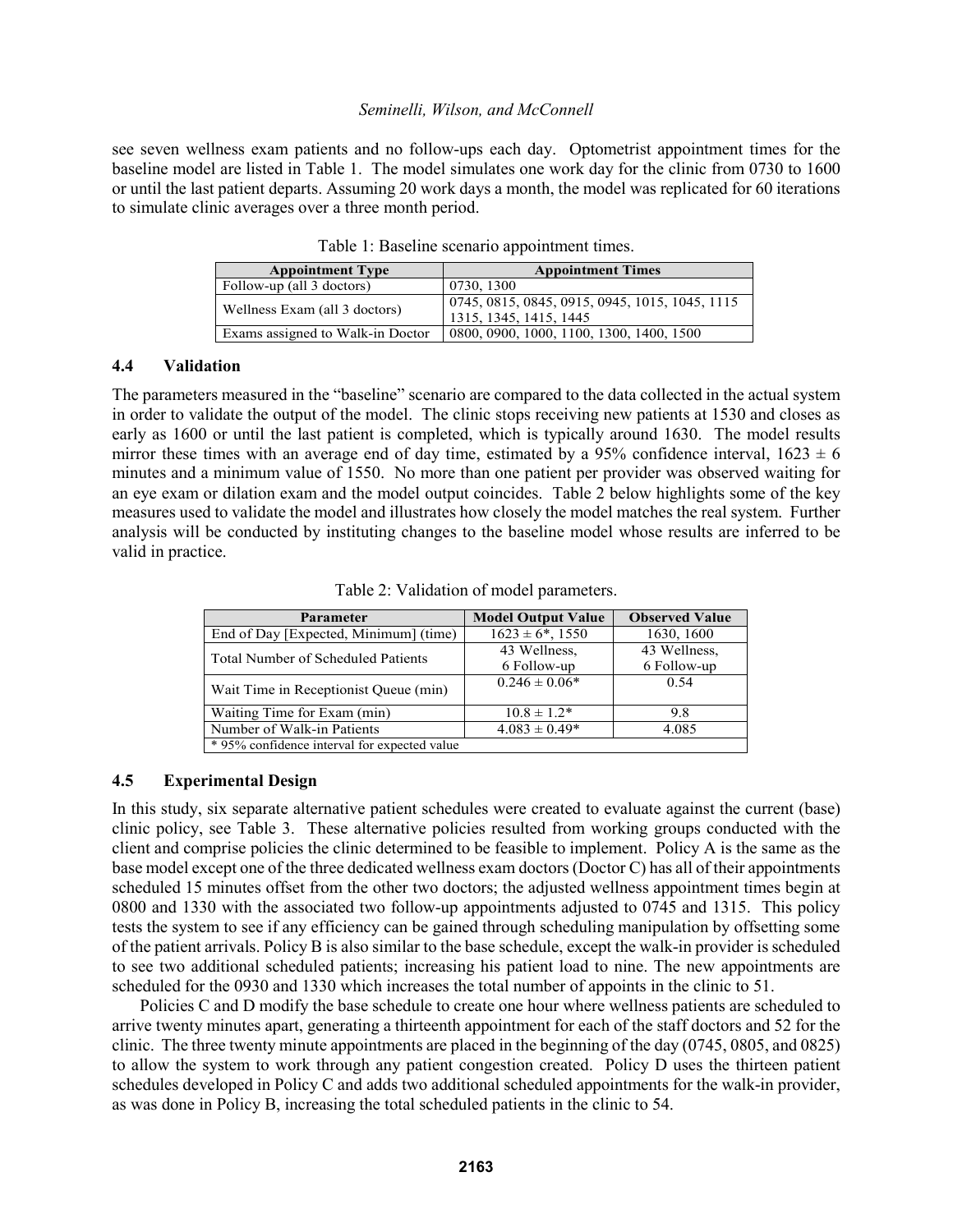Lastly, Policies E and F modify the base schedule to create two hours where wellness patients are scheduled to arrive 20 minutes apart, generating fourteen appointments for each of the staff doctors and 55 for the clinic. Twenty minute appointments are placed in the beginning of the day (0745, 0805, and 0825) and the other hour immediately follows the lunch break (1315, 1335, and 1355) to allow the system to work process any congestion. Policy F uses the fourteen patient schedules developed in Policy E and adds two additional scheduled appointments for the walk-in provider; as was done in Policy B; increasing the total scheduled patients in the clinic to 57.

|                 | <b>Total</b><br><b>Appointments</b> | <b>Total Scheduled</b><br><b>Patients</b> | <b>Scheduled Pts/</b><br><b>Staff Doctor</b> | <b>Scheduled Pts /</b><br><b>Walk-In Doctor</b> | Follow-up/<br><b>Staff Doctor</b> |
|-----------------|-------------------------------------|-------------------------------------------|----------------------------------------------|-------------------------------------------------|-----------------------------------|
| <b>Base</b>     | 49                                  | 43                                        | 12                                           |                                                 |                                   |
| Policy A        | 49                                  | 43                                        | 12                                           |                                                 |                                   |
| Policy B        | 51                                  | 45                                        | 12                                           |                                                 |                                   |
| Policy C        | 52                                  | 46                                        | 13                                           |                                                 |                                   |
| <b>Policy D</b> | 54                                  | 48                                        | 13                                           |                                                 |                                   |
| Policy E        | 55                                  | 49                                        | 14                                           |                                                 |                                   |
| <b>Policy F</b> | 57                                  | 51                                        | 14                                           |                                                 |                                   |

Table 3: Appointment breakdowns for each policy.

# **5 RESULTS**

# **5.1 Patient Length of Stay**

The total time a patient spends in the clinic (length of stay) is calculated from the difference in the time the entity arrives to the reception station queue and when they depart the clinic. The simulation determined the average length of stay for each patient type under each policy and is depicted in Figure 3 below. Patients arriving to receive a vision screening have average lengths of stay that are consistent across all policies and are within the confidence interval of the baseline. The length of stay for walk-in and follow-up patients increases in Policies D-F, however, the times are within the 0.95 half width of the baseline average for both patient types and therefore not statistically different from the base model.



Figure 3: Average length of stay by patient type.

The length of stay for scheduled patients in the baseline scenario is 74.69 minutes  $\pm$  2.08 minutes. The average times for the other two 12 wellness appointment policies (A and B) fall within the same confidence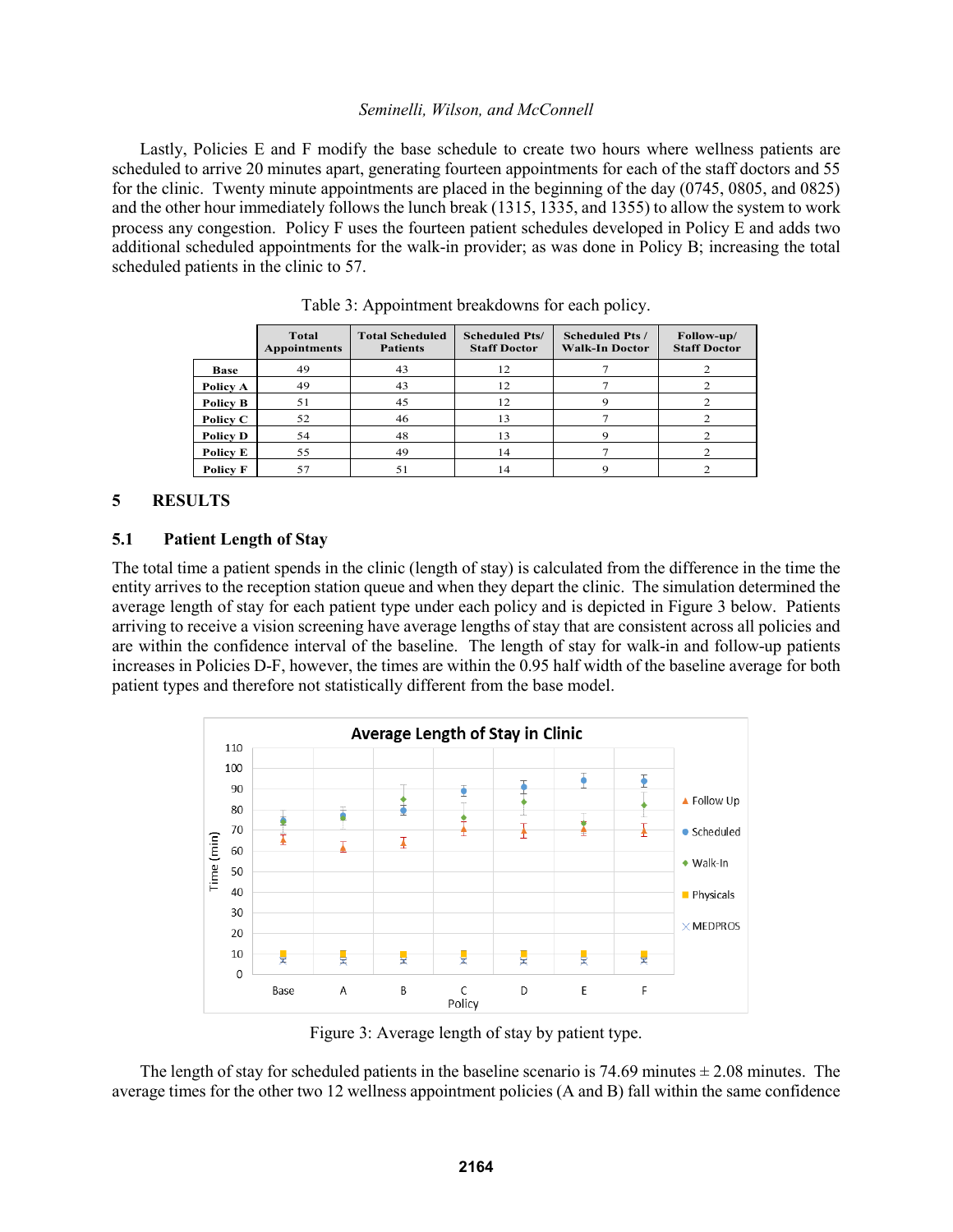interval as the baseline results. This suggests that an offset to one of the provider's schedules or an increase of two additional scheduled patients has no impact to a patient's average length of stay. This is a positive result for Policy B, since the clinic can serve two more scheduled eye wellness exam patients each day with no impact to the total time a patient is in the clinic.

The average length of stay values for Policies C, D, E, and F are not statistically different from each other but the four policies are all statistically different from the base model. Implementing these policies and increasing the number of wellness appointments for the staff optometrists yields 20% to 26% increases in average length of stay. If the clinic was to increase the number of scheduled appointments Policy F should be implemented as there is no difference to a patient's total time in the system whether the clinic serves 46 scheduled patients under Policy C or 51 patients under Policy F.

## **5.2 Patient Wait Time**

Patient wait times are derived by the simulation, which averages the sum of the total time each entity type spends waiting in a queue to see a staff member. The average wait times across the 60 runs are analyzed by Arena and statistics with 0.95 confidence intervals are reported. The wait times for patients receiving eye screenings for physicals or MEDPROS were similar across all policies. Entities arriving for eye screenings only experience queues at the reception station and waiting for the technician. These results suggest changes to the number of scheduled appointments has no impact to the movement of entities through the reception or technician screening stations.

As depicted in Figure 4, the average wait times for walk-in patients are similar across all policies except in Policies B and F. The average wait time for Policies B and D are statistically different from the base model average with 95% confidence. In Policies B and F, where the walk-in provider has two additional scheduled appointments, the walk-in patients experience increases in the average wait time but the confidence intervals overlap the confidence interval for the baseline average. These results provide support for implementing policies which add additional scheduled appointments to the walk-in optometrist.



Figure 4: Average patient wait time by policy.

Scheduled patients do not experience increases in average wait times in Policies A and B. This result again supports increasing the walk-in provider's scheduled patient load by the implementation of Policy B. The simulation results for Policies C through F show a significant increase in average wait time for scheduled patients. Scheduled patients under Policies C and D experienced a 13-15 minute increase in wait times from the baseline scenario and an 18-minute increase with Policies E and F, nearly double the base case. This increase makes intuitive sense as the clinic has patients arriving faster than a doctor can service them at the beginning of the day. As the day progresses and inter-arrival times are longer than service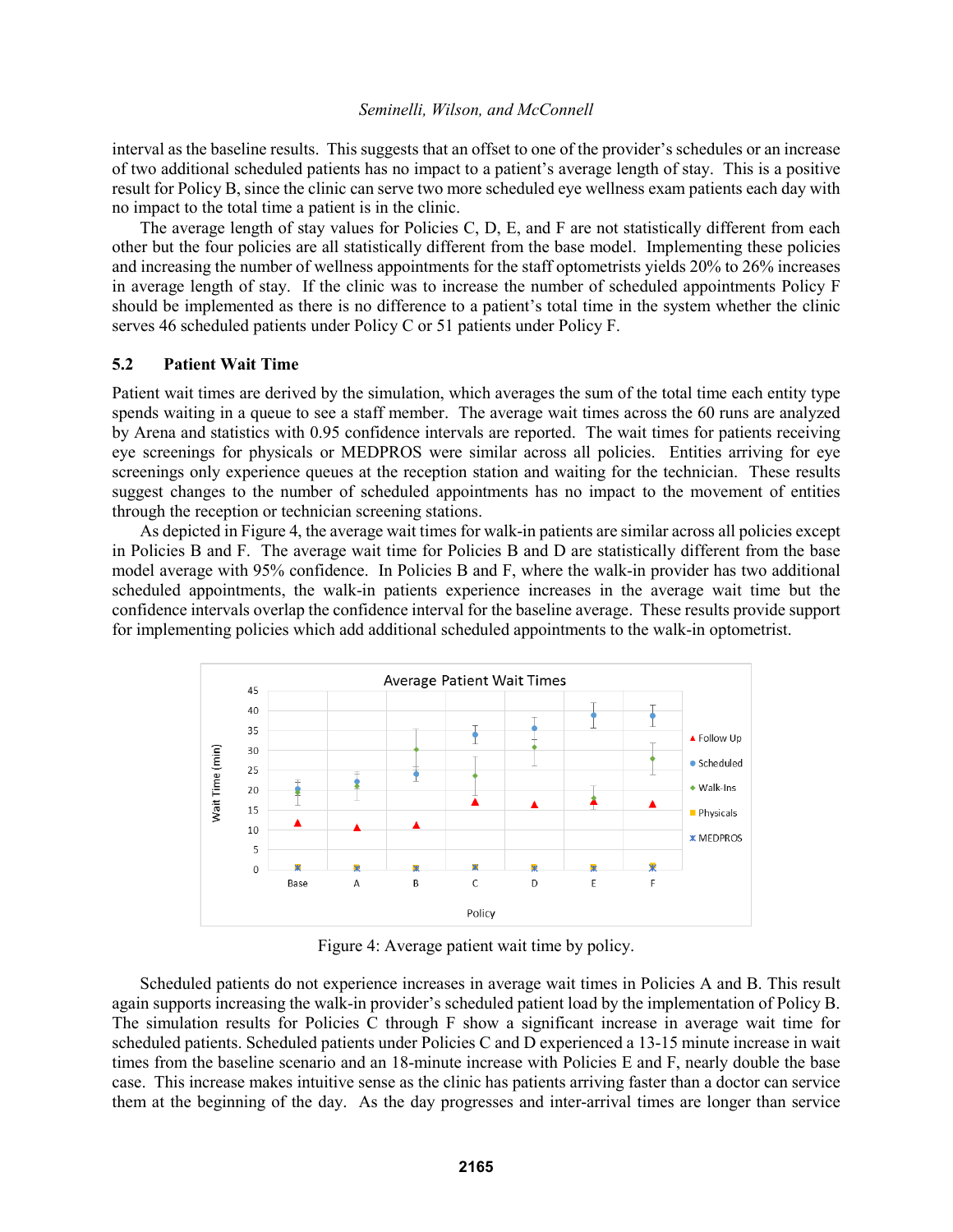times, patients will experience shorter wait times. Since there is no impact to wait times for the MEDPROS and physical screening patients, scheduled patients experience most of their time in queues waiting for the optometrist. This time is split between waiting for the initial exam and then waiting for the optometrist to perform the dilation exam. The clinic can help mitigate the impact on wait times by scheduling patients who do not need dilation exams during the 20-minute appointment slots, eliminating one cause of delays.

Although, the average wait times are statistically different from the baseline, the confidence intervals for the four policies (C-F) overlap. This suggests that if the clinic is willing to implement a scheduling policy which increases the total number of patients serviced each day, there is no significant impact to wait times between a 13 patient a day policy (C or D) and a 14 patient policy (E or F).

As discussed, the largest average patient length of stay time was only 26% increase over the baseline model. The average length of stay for Policy F is 93.98 minutes, which is 19.3 minutes larger than the baseline length of stay of 74.69 minutes, while the difference in scheduled patient wait times between Policy F and the base model is 18.3 minutes. Therefore, if the clinic implements a scheduling policy which causes the average wait time to double, the average total time a patient spends in the clinic will only increase by 26%. This direct relationship between wait time and length of stay provides clinic leadership with a framework to assess the risks and rewards of employing a scheduling policy to increase the number of patients served each day.

## **6 CONCLUSION**

This research studied the optometry clinic system to establish a baseline simulation model and then tested six scheduling policies to improve the clinic's service capacity which in turn would increase the revenue generated. The baseline model uses observed data to implement stochastic variations in system processes, was verified, validated, and used as a representative benchmark for comparison with the six scheduling policies.

Policy A tested the system by having one staff provider see patients 15 minutes offset from the other two staff optometrists to minimize the "surge" of patients arriving to the clinic at the same time. Policy A had the same performance measures as the base policy, which illustrates that the reception and technician stations are adequately staffed and potential delays occur when the patient is with the optometrist. This result can be is expected since the exam accounts for the majority of the patient's time in the clinic. The simulation shows that under the current level of resources, there is no advantage to implementing a scheduling policy which simply offsets appointment times.

A focus of this research has been to determine the feasibility of the clinic leadership's desire to serve more patients each day by raising the number of appointments for staff optometrists. This parameter is tested in Policies C and E, which implemented schedules allowing optometrists to see 13 and 14 patients per day respectively. The results show that both policies dramatically increase the clinic's revenue but incur negative impacts to patient wait times. Under Policy C scheduled patient wait time is 34 minutes but is only five minutes longer in Policy E as seen in Figure 5. The simulation results infer that if the clinic is willing to implement a scheduling policy which increases the number of patients each staff optometrist sees, they should assume slightly more risk with Policy E in return for the significantly higher rewards.

The clinic provides an optometrist who is "on-call" to see walk-in patients with acute care eye issues, but also sees a limited number of scheduled patients. Policies B, D, and F analyzed the impact of increasing this number from seven to nine appointments each day. The results of Policy B, which only serves two more patients a day over the base model, yield a \$392 increase in daily revenue while increasing the wait time of scheduled patients by less than four minutes. Under Policy B, the wait time for walk-in patients does increase by ten minutes but these patients are not suffering from urgent conditions. Typically, patients suffering from severe eye trauma enter the hospital through the Emergency Department (ED), where the ED staff treats their other wounds and contacts the optometry clinic to notify them of the patient. In the rare occasion a walk-in patient presents to the clinic with a severe condition, they are immediately seen by any available provider. The graph in figure 5 shows that adding ten minutes to the walk-in patient's overall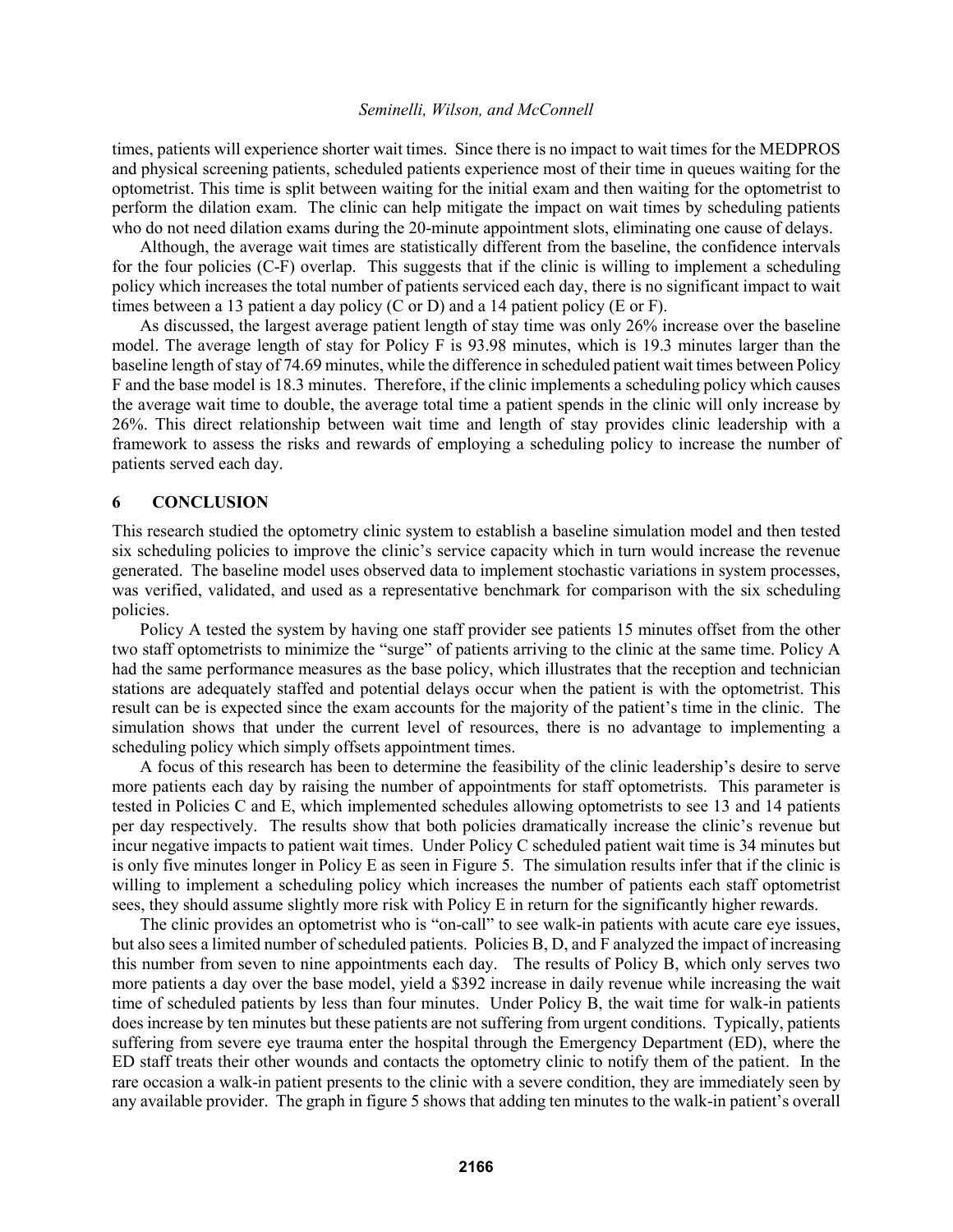wait time is a minor drawback compared with the potential gains for the clinic. However, if the walk-in provider served ten scheduled patients (increase of three) with an average of four walk-in patients, the average number of patients per day will exceed 14 and result in increased wait times for both types of patients. Under the current walk-in arrival rate, the clinic should implement a policy (B, D, or F), which schedules nine eye wellness appointments for the walk-in provider each day.



Figure 5: Graph of wait times for scheduled patients vs. daily revenue.

As discussed above, if the clinic is willing to assume the risk of slightly increased patient wait times, they should implement a policy where the staff optometrists see 14 scheduled patients a day. Increasing the number of scheduled patients has the potential to extend the work day. Since military clinicians are not authorized overtime compensation the leadership would need to shift the work day by an hour for a few staff members to ensure adequate coverage if patient care exceeds the regular clinic hours. Additionally, policies which increase the walk-in provider's scheduled patient load to nine generate significant revenue improvements over similar policies. Combining both of these findings supports the implementation of Policy F, which schedules 14 patients per day for staff optometrists and nine for the walk-in provider. This policy enables the clinic to serve and additional eight patients per day while generating over \$314,000 in increased annual revenue.

## **REFERENCES**

- Abo-Hamad, W. and A. Arisha. 2013. "Simulation-Based Framework to Improve Patient Experience in an Emergency Department." *European Journal of Operations Research* 224(1): 154-166.
- Ahmed, M. A. and T. M. Alkhamis. 2009. "Simulation Optimization for an Emergency Department Healthcare Unit in Kuwait." *European Journal of Operations Research* 198(3): 936-942.
- Coelli F. C., R. B. Ferreira, R. M. V. R. Almeida and W. C. A. Pereira. 2007. "Computer Simulation and Discrete-Event Models in the Analysis of a Mammography Clinic Patient Flow." *Computer Methods and Programs in Biomedicine* 87(3): 201-207.
- Gupta, D., and B. Denton. 2008. "Appointment Scheduling in Health Care: Challenges and Opportunities." *IIE Transactions* 40 (9):800-819.
- Lal, T. M., T. Roh, T. Huschka, "Simulation Based Optimization: Applications in Healthcare." In *2015 Winter Simulation Conference (WSC)*, edited by L. Yilmaz, W. K. V. Chan, I. Moon, T. M. Roeder, C. Macal, and M. D. Rossetti, 1415-1426. Piscataway, New Jersey: Institute of Electrical and Electronics Engineers, Inc.
- Morgareidge, D., "Comprehensive Operational Modeling and Simulation Policy Development: Private Sector Healthcare Systems and the US Military Healthcare System," In *2015 Winter Simulation*